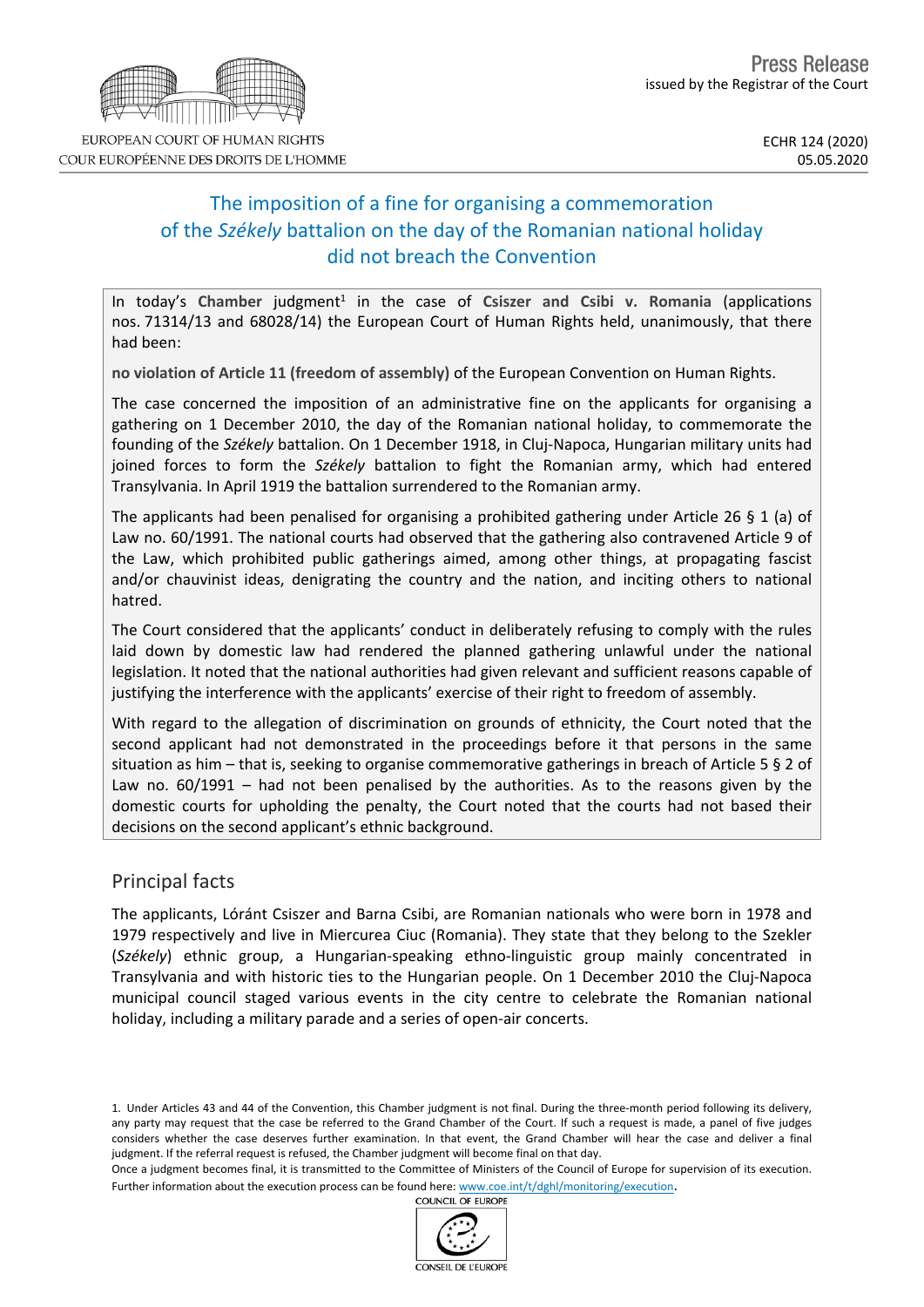On 12 October 2010 Mr Csibi wrote to the mayor of Cluj-Napoca requesting assistance in organising a commemorative gathering to be held on 1 December 2010, from 5 p.m. to 6 p.m., on the city's Union Square. The purpose of the gathering was to commemorate "the founding and activity of the *Székely* battalion".

On 19 October 2010 the municipal council replied to Mr Csibi informing him that it was refusing his request because another event that had already been approved was due to take place at the same location. The council also refused to authorise the gathering at any other city-centre location. Mr Csibi brought an administrative action against the local council in the Cluj-Napoca County Court. The action was dismissed.

On 1 December 2010, at around 4.30 p.m., a number of police officers, together with a mobile gendarme unit, stopped Mr Csiszer and Mr Csibi as they and six other people were leaving a hotel and restaurant in a street perpendicular to Union Square.

The gendarmes drew up an administrative offence report the same day, fining Mr Csiszer 10,000 Romanian lei (RON) (approximately 2,200 euros (EUR)). The applicant contested the fine in the Cluj-Napoca District Court. The court dismissed the action and Mr Csiszer appealed. In a final judgment of 5 June 2013 the Cluj County Court dismissed the appeal as unfounded.

An administrative offence report was also drawn up the same day concerning Mr Csibi, who was ordered to pay a fine of RON 5,000 (approximately EUR 1,100). He brought administrative proceedings in the district court. The court dismissed the action and ruled that the offence report had been lawful and justified. The court noted at the outset that the *Székely* battalion, also referred to using the name of Albert Wass, was part of the "Hungarian Guard" whose command structure was based in Győr in Hungary and which subscribed to a fascist ideology. The court observed that when the applicants had been stopped, one of the members of the group had been carrying a flag bearing the Szekler insignia, and that a second person had been wearing a black jacket with the words "*Wass Albert szov*" written on the back and had been carrying a banner with the inscription "*Wass Albert Szovetseg"*. Lastly, the court noted that at the time Mr Csibi had been stopped, he had planned and organised a gathering that was prohibited under Article 9 (a) of Law no. 60/1991. Mr Csibi appealed against the judgment. The County Court dismissed the appeal and upheld the first-instance judgment.

# Complaints, procedure and composition of the Court

Relying on Article 11 (freedom of assembly), the applicants complained that the penalties imposed on them had infringed their right to freedom of assembly. The first applicant also alleged a breach of his right to freedom of expression under Article 10. Relying on Article 14 (prohibition of discrimination), the second applicant alleged that he had been discriminated against in the enjoyment of his right to freedom of assembly because of the fact that he belonged to an ethnic minority within the country.

The applications were lodged with the European Court of Human Rights on 6 November 2013 and 6 October 2014.

Judgment was given by a Chamber of seven judges, composed as follows:

Jon Fridrik **Kjølbro** (Denmark), *President*, Faris **Vehabović** (Bosnia and Herzegovina), Iulia Antoanella **Motoc** (Romania), Branko **Lubarda** (Serbia), Carlo **Ranzoni** (Liechtenstein), Georges **Ravarani** (Luxembourg), Jolien **Schukking** (the Netherlands),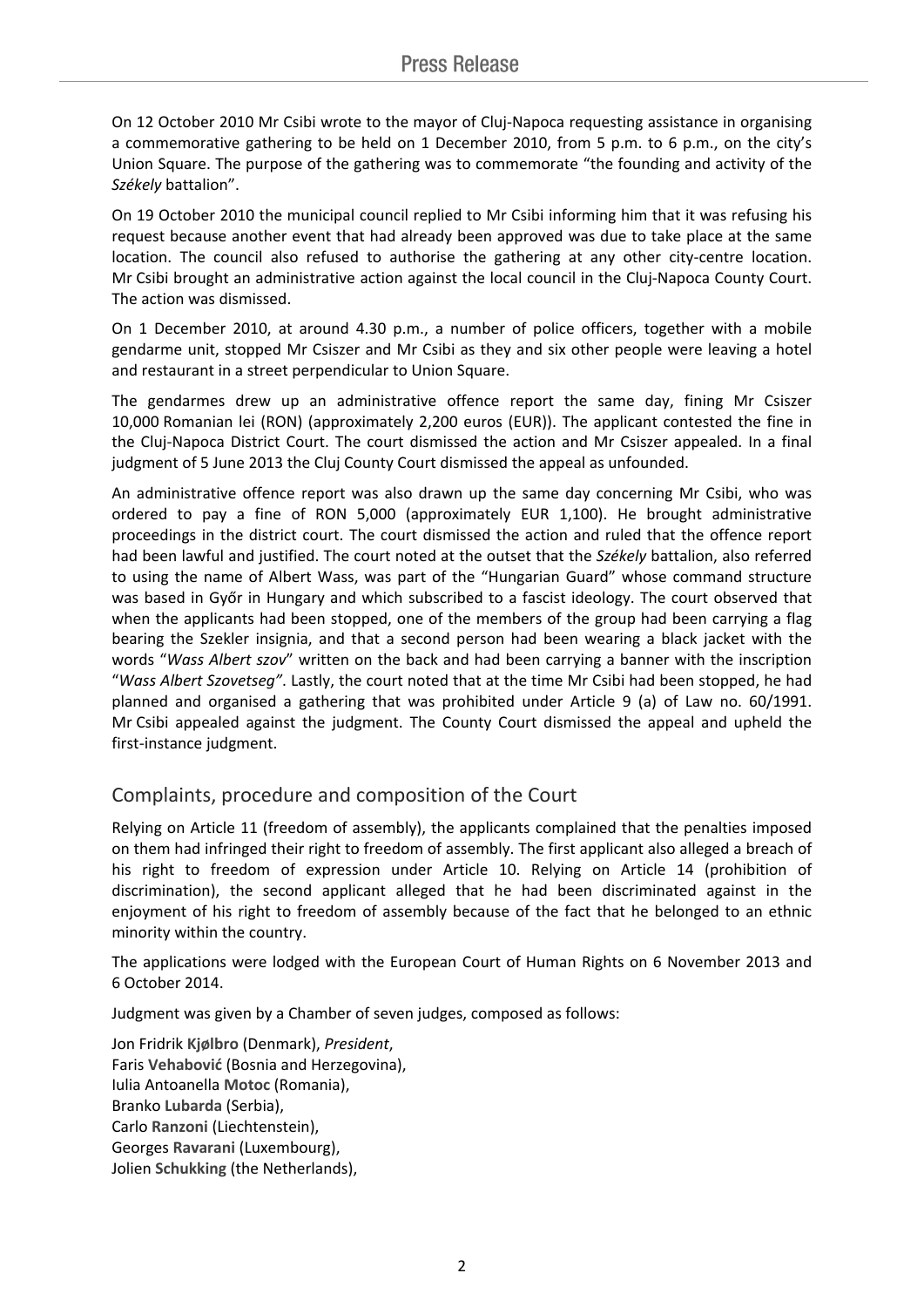and also Andrea **Tamietti**, *Section Registrar.*

## Decision of the Court

### Article 11

The Court noted that the applicants had been penalised for organising a prohibited gathering, on the basis of Article 26 § 1 (a) of Law no. 60/1991, which made the "organisation and conduct of undeclared, unregistered or prohibited public gatherings" an administrative offence. The domestic courts had also found the gathering to be in breach of Article 9 of Law no. 60/1991 prohibiting public gatherings aimed, among other things, at propagating fascist and/or chauvinist ideas, denigrating the country and the nation, and inciting others to national hatred. As justification for the penalties imposed, the national authorities had also mentioned in the administrative offence reports the fact that the applicants had organised a gathering despite its not having been approved because another public meeting was being held in the same place. That reason had subsequently been upheld by the domestic courts.

The Court reiterated that it was important for persons organising and taking part in demonstrations, as actors in the democratic process, to abide by the rules governing that process by complying with the regulations in force.

It reiterated that the national authorities had a wide discretion in determining what measures were appropriate in order to prevent disturbances at a gathering. Nevertheless, it observed that an unlawful situation did not justify an infringement of freedom of assembly. However, the limits of official tolerance towards an unlawful assembly depended on the specific circumstances of the case.

The Court noted that the national courts had confirmed that Article 5  $\S$  2 of Law no. 60/1991 prohibited the simultaneous staging of two separate gatherings in the same place, and that the applicants had been alerted by the national authorities to the application of that statutory provision. Although the applicants had not been accused of any violent conduct, the Court could understand that the authorities may have feared a rapid deterioration of the situation. Given the scale of the lawfully planned events it would not have been easy for the national authorities to ensure the safety of two public gatherings being held simultaneously in the same part of the city.

In characterising the commemorative gathering in question as a "prohibited" gathering and thus reinforcing the necessity of imposing penalties on the persons concerned, the national courts had referred, in view of the subject matter of the commemoration, to Article 9 (a) of Law no. 60/1991. The courts had taken into consideration the historical significance of the *Székely* battalion and the fact that the applicants were members of the Szekler unit. The domestic courts had focused particularly on the fact that one of the participants in the commemorative gathering had worn insignia referring to the name of Albert Wass. The national courts had agreed that the reference to Albert Wass and to what he represented in Romania was apt to raise doubts as to the purpose of the commemorative gathering and made it necessary to clarify that purpose, and could even render the gathering illegal on the grounds that it was intended to propagate fascist ideas.

The Court had previously held that ideas or conduct could not be excluded from the protection provided by the Convention merely because they were capable of creating a feeling of uneasiness in groups of citizens or because some might perceive them as disrespectful. Nevertheless, in the context of the celebration of the Romanian national holiday, the holding of the commemorative gathering in question, which the applicants had sought to organise using symbols that cast doubt on the true purpose of their commemoration, had been liable to generate a degree of social tension conducive to violence, given the particular sensitivity of public opinion regarding their ideas, which could be perceived as contrary to those underlying the public events already being staged. Hence,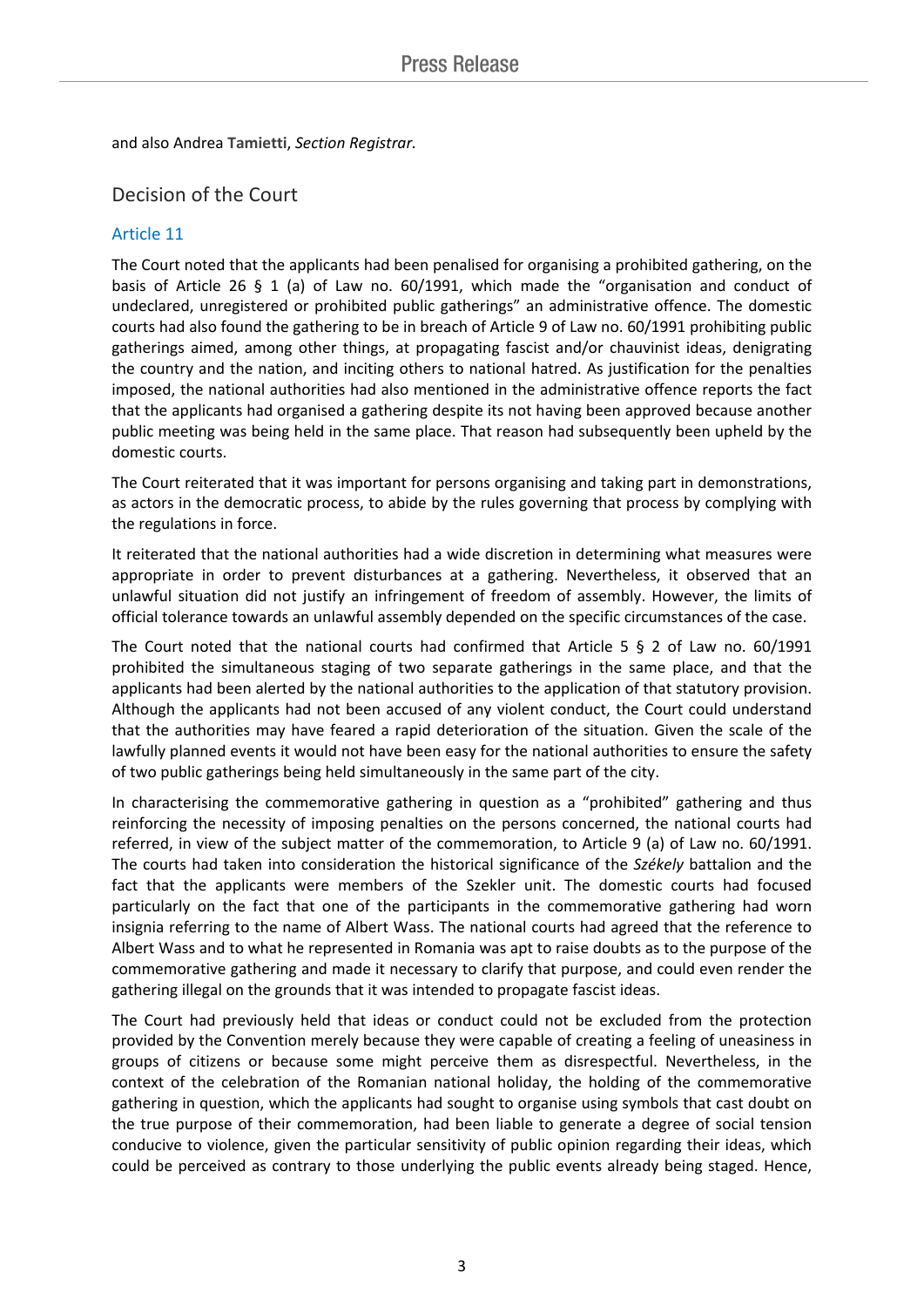the Court did not find it unreasonable or arbitrary for the Romanian courts to conclude that the penalties imposed on the applicants were additionally justified by the fact that the commemorative gathering had been contrary to Article 9 (a) of Law no. 60/1991.

Lastly, the Court noted that the fact that they were not classified as criminal offences did not make the acts in question any less of a threat to public order. The mobile gendarme unit had imposed administrative fines on the applicants. Although the amounts had been different for each applicant, they had been within the limits laid down by Article 26 § 2 of Law no. 60/1991. Moreover, it had been open to the applicants to challenge the lawfulness and justification of the fines, and the amounts thereof, in the national courts. Consequently, they had enjoyed procedural safeguards against the imposition of illegitimate penalties.

The Court considered that the national authorities had not overstepped their margin of appreciation and that the penalties complained of could be regarded as "necessary in a democratic society" and "proportionate to the aim pursued".

There had therefore been no violation of Article 11 of the Convention.

#### Article 14 read in conjunction with Article 11 (application no. 68028/14)

The second applicant alleged that he had been discriminated against in the enjoyment of his right to freedom of assembly under Article 11 of the Convention because of the fact that he belonged to an ethnic minority within the country.

The Court reiterated that in order for an issue to arise under Article 14 of the Convention there had to be a difference in treatment between persons placed in analogous or comparable situations. Firstly, the Court noted that the second applicant had not demonstrated in the proceedings before it that persons in the same situation as him – that is, seeking to organise commemorative gatherings in breach of Article 5 § 2 of Law no. 60/1991 – had not been penalised by the authorities. Secondly, it observed that it was not the fact that one of the members of the group to which the applicant belonged had been carrying a flag that had led to the sanction in question, but the fact of organising a commemorative gathering contrary to the aforementioned Article 5 § 2.

Lastly, with regard to the reasons given by the domestic courts for upholding the penalty, the Court noted that they had not based their decisions on the second applicant's ethnic background.

Consequently, the Court held that, even assuming that there had been a difference in treatment in the present case, it had not been shown that it was based on the second applicant's ethnic background. This complaint was therefore rejected as being manifestly ill-founded.

#### *The judgment is available only in French.*

This press release is a document produced by the Registry. It does not bind the Court. Decisions, judgments and further information about the Court can be found on [www.echr.coe.int](http://www.echr.coe.int/). To receive the Court's press releases, please subscribe here: [www.echr.coe.int/RSS/en](http://www.echr.coe.int/RSS/en) or follow us on Twitter [@ECHR\\_CEDH](https://twitter.com/ECHR_CEDH).

#### **Press contacts**

Journalists can contact the Press Unit via [echrpress@echr.coe.int](mailto:Echrpress@echr.coe.int)

**Patrick Lannin)** Tracey Turner-Tretz Denis Lambert Inci Ertekin